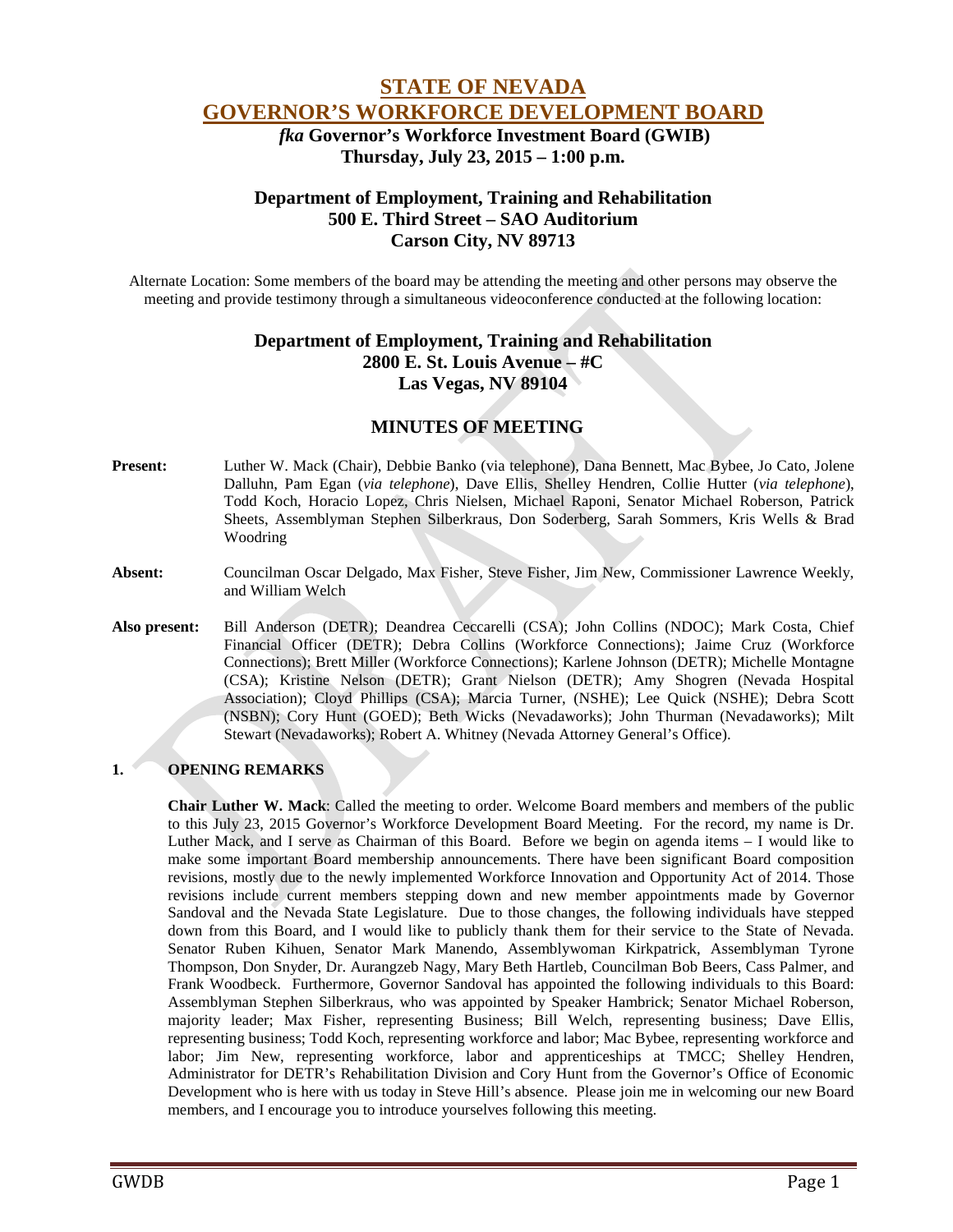## **2. ROLL CALL - CONFIRMATION OF A QUORUM**

**Chair Mack**: Asked that Kristine Nelson take the roll call and confirm that they had a quorum. She took the roll call and confirmed a quorum.

#### **3. VERIFICATION OF PUBLIC NOTICE POSTING**

**Kristine Nelson:** Confirmed that the agenda and notice concerning the Governor's Workforce Development Board meeting taking place on July 23, 2015 was posted pursuant to Nevada's Open Meeting Law, NRS 241.020.

#### **4. FIRST PUBLIC COMMENT(S) NOTICE**

Read into the record by **Chair Mack**: Members of the public are invited to comment at this time; however, no action may be taken on any matters during public comment until the matter itself has been included on an agenda as an item for possible action. In my discretion, in the interest of time, public comments will be limited to three minutes per person.

**Chair Mack:** Asked if there were any public comments from Carson City, Las Vegas or on the telephone. There were none.

#### **5. \*APPROVAL OF MINUTES**

**Chair Mack:** Called for a motion to approve the April 23, 2015 draft minutes of the board as submitted.

## **It was moved by Frank Woodbeck and seconded Patrick Sheets to approve the April 23, 2015 draft minutes.**

**Motion carried. No abstentions.**

#### **6. \*FOR POSSIBLE ACTION/INFORMATIONAL GWDB's Strategic Planning Subcommittee**

a. **INFORMATIONAL** - Executive Order 2015-08: Executive Order 2015-08: The Governor's Workforce Investment Board (GWIB) is renamed to the 'Governor's Workforce Development Board *(*GWDB*)* to correspond with its reference in WIOA, Title I, Section 101; and, the Local Workforce Investment Boards (LWIBs) are renamed to *'Local Workforce Development Boards (*LWIBs*)'* to correspond with its reference in WIOA, Title I, Section 107; GWDB membership

**Patrick Sheets** Chair of the GWIB Strategic Planning Subcommittee; in our last Board meeting in April our subcommittee introduced the Workforce Innovations and Opportunity Act 2014, known as WIOA, to the board and invited Steve Fischer another GWIB member and the WIOA Team leader to inform the board about the WIOA and the significant amount of changes brought on to the federal and state workforce investment process between the previous WIA and the new WIOA.

I also told the board we were developing a set of business rules and a decision making matrix to help with the state's Comprehensive Plan development scheduled to be brought before this board and once approved, then signed by the Governor in the summer of 2016. For today's board meeting, I will tag team with Mr. Grant Nielson sitting at the table in the north to describe the issues before us on today's agenda as action items  $6 \& 7$ . Please bring up the decision matrix slide…this slide was part of the board package and is better viewed in the print version. Given the large volume of issues to resolve and items to discuss, we developed a three-tier approach to rule making. The first and most important tier is the base of our process, the working groups that make up the WIOA Team led by Steve Fischer. If any of the working groups have issues or questions they cannot be resolved or answered within their group they are elevated to the policy working group and if unresolved there, they end up in the governance working group. The intent is to resolve as many issues as possible among the working groups and only elevate those, which cannot be resolved, or the WIOA requires board action. If issues are unresolved at the WIOA Team level, they will leave the first tier and be brought to the second tier the strategic planning subcommittee for resolution. The SPS will represent the board and assist in making decisions and providing guidance to the WIOA Team to keep the WIOA implementation and Comprehensive Plan development moving to meet the rigorous timetable. If they cannot be resolved there or they require a board vote, will be elevating the issues to the third tier this board.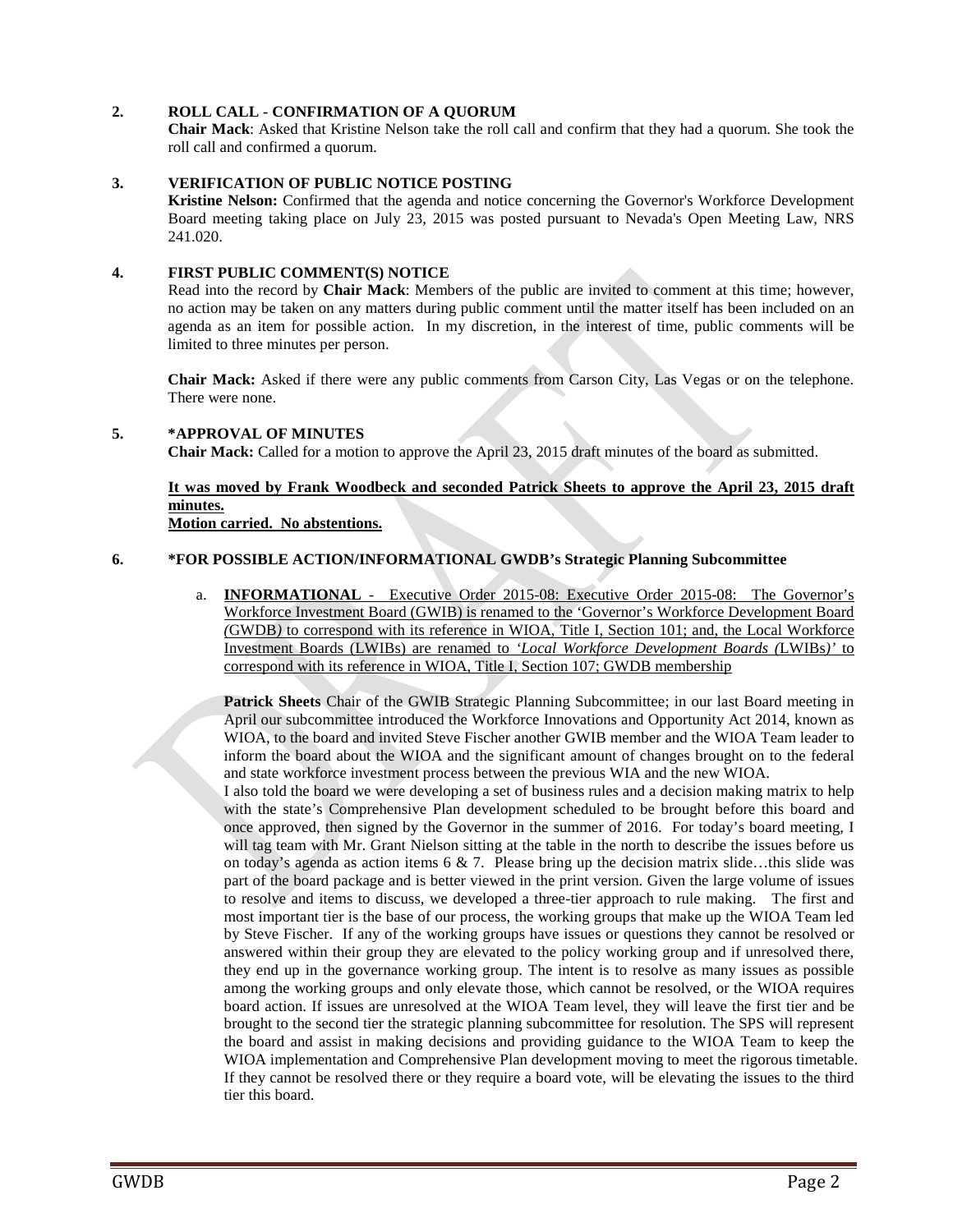**Patrick Sheets** *continues ,*The strategic planning subcommittee has been meeting monthly to help move the process along and bring the appropriate issues before the board quarterly which we have for this quarter using our decision making process I just described. Of note, there are issues that are direct from the law and actions taken by the Governor that will be brought before this board for your understanding and discussion as required. With this background in place I would like to address agenda items 6a through 6f.

**Patrick Sheets** stated that as described in the executive order signed by Gov. Sandoval, in your packet, this board in now officially the **Governor's Workforce Development Board (GWDB)** vice the Governor's Workforce Investment Board (GWIB). This is in direct support of the intent of WIOA to combine the myriad of social support and development programs to an end state of a trained, skilled and employed workforce. Are there any questions or discussion on this topic from the board from Carson City, Las Vegas or on the telephone? There were none.

b. **DISCUSSION -** Comprehensive One-Stops in the State of Nevada be branded '*America's Job Centers of Nevada'*, and affiliate sites display their current name and sub-branded *'America's Job Centers of Nevada'* based upon criteria to be determined

**Patrick Sheets,** The comprehensive One-Stops being opened in the state will be branded America's Job centers of Nevada IAW WIOA. I Are there any questions or discussion on this topic from the board from Carson City, Las Vegas or on the telephone? There were none.

**c. DISCUSSION -** WIOA Workgroup Teams' process flow: Recommendations flow from the workgroups, to the WIOA Governance Team Workgroup, to the GWDB SPS, and ultimately to the full GWDB

**Patrick Sheets,** I have already discussed this in my opening remarks. Are there any questions or discussion on this topic from the board from Carson City, Las Vegas or on the telephone? There were none.

d. **DISCUSSION -** Workforce Innovation Fund Limited Competition Opportunity (grant) – FOA-ETA-15-10

**Patrick Sheets,** this discussion item is to make the board aware that the SPS and WIOA Team are seeking Federal Grant funding to support our system reforms and innovations that facilitate cooperation across programs to improve employment outcomes, cost effectiveness and delivery of customer-centered services to job-seekers, youth and employers. This really is one of the tasks in the by-laws for the SPS and certainly being led by the WIOA Team to secure funding to pay for some of the transition costs. Are there any questions or discussion on this topic from the board from Carson City, Las Vegas or on the telephone? There were none.

- **e. \*FOR POSSIBLE ACTION-** Approval of State Compliance Policy 1.0 Membership of Local Workforce Development Boards
- f. **\*FOR POSSIBLE ACTION -** Approval of State Compliance Policy 1.1 Identification of Regions, Designation of Local Workforce Development Areas and Appeals Proces**s**

**Patrick Sheets,** The next two agenda items 6e & 6f will be discussed in sequence and then be voted on. State Compliance Policy 1.0 establishes the rules for Membership of Local Workforce Development Boards. I would ask Grant Nielson to describe the differences between the previous process and the new WIOA process and answer any questions you might have.

**Grant Nielson,** Chief, Workforce Investment Support Services, DETR. The board will be seeing over the next few months or meetings updates to policies or new policies to comply or meet the requirements of WIOA or the Act. Policy 1.0 is to establish operation rules and transparency for membership and to provide guidance to the LWDB to be in compliance with the Act.

**Patrick Sheets,** Are there any questions or discussion on this topic from the board from Carson City, Las Vegas or on the telephone? There were none.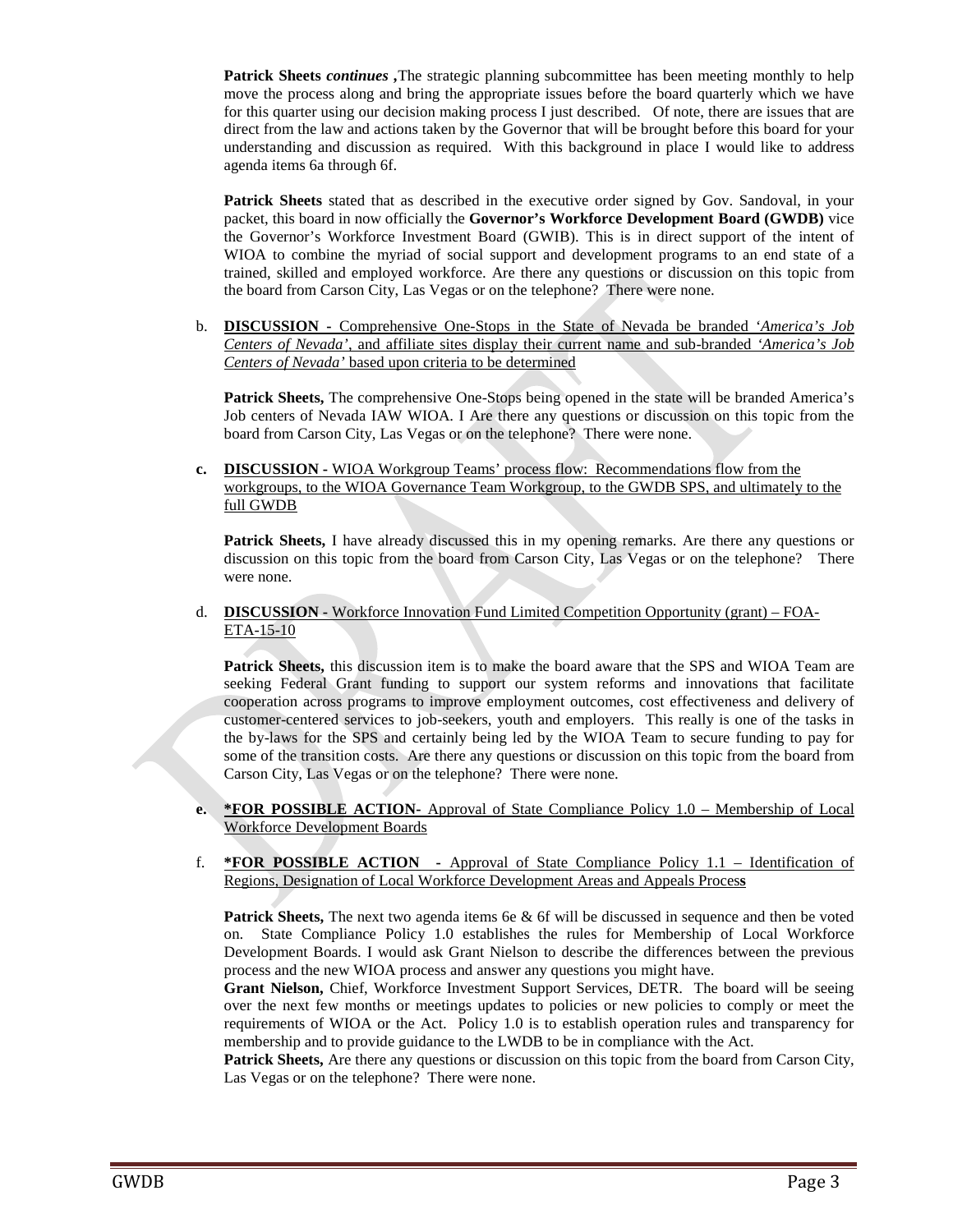**Patrick Sheets,** State Compliance Policy 1.1 sets Workforce Regions Designation of Local Workforce Development Boards is the same now as it was in the past. Are there any questions or discussion on this topic from the board?

**Shelley Hendren,** Administrator, Rehabilitation Division DETR had questions regarding the dates that are referenced in the policy that are already in the past.

**Patrick Sheets,** The dates match what is in the law of the ACT; however the department received an extension on the date so that the board could review at this meeting and vote to be in compliance. Are there any additional questions or discussion on this topic? There were none.

**Grant Neilson,** confirmed that the dates are correct on the policy and are to ensure we are in compliance with the Act.

#### **It was moved by Mike Raponi and seconded Sarah Sommers to approve State Compliancy Policies 1.0 Motion carried. Shelley Hendren abstained.**

**It was moved as submitted and seconded Jolene Dalluhn to approve State Compliancy Policies 1.1 Motion carried. Shelley Hendren abstained.**

## **7. \*FOR POSSIBLE ACTION/INFORMATIONAL DETR'S Workforce Investment Support Services**

## **a. \*FOR POSSIBLE ACTION - Approval of State Compliance Policy 3.6 – Cost Limitations**

**Grant Nielson,** Update to Compliance Policy 3.6 this is a change to an existing policy that has been requested and approved by both Local GWDB's. The page numbers will be corrected prior to it being officially posted. The two main changes revolve around allowing on-the-job training to count toward the LWDB training minimums. This is a positive change that will add more employment opportunities that were not available in the past. The other change is to reflect the change from WIA to WIOA citations. **Collie Hutter,** questioned if this applied to youth funding. **Grant Nielson,** Yes. **Chair Mack:** Are there any questions or discussion on this topic from the board from Carson City, Las Vegas or on the telephone? There were none.

**It was moved by Brad Woodring and seconded by Todd Koch to approve State Compliancy Policies 3.6 with amendments. Motion carried. Shelley Hendren abstained.**

#### **b. \*FOR POSSIBLE ACTION - RECOMMENDATION TO THE GOVERNOR**

Approval of Chief Local Elected Official, Darin Bloyed, request for initial local area designation, and initial designation of Nevadaworks as the administrative entity for the Local Workforce Development Board

#### **c. \*FOR POSSIBLE ACTION - RECOMMENDATION TO THE GOVERNOR**

Approval of Chief Local Elected Official, Lawrence Weekly, request for initial local area designation, and initial designation of WorkforceCONNECTIONS as the administrative entity for the Local Workforce Development Board

**Grant Nielson,** stated that both agenda items 7b and 7c are related. The letters are from the LWDB's to the State and to this Board requesting as discussed earlier the designation of the local areas. DETR has reviewed their status and found them eligible for continued designation under WIOA. Both local boards met the criteria and the department recommends the requests be approved. **Chair Mack:** Are there any questions or discussion on this topic from the board from Carson City, Las Vegas or on the telephone? There were none.

#### **It was moved by Dana Bennett and seconded by Mike Raponi to approved 7b. Motion carried. Shelley Hendren abstained.**

**It was moved by Kris Wells and seconded by to approved 7b. Motion carried. Shelley Hendren abstained.**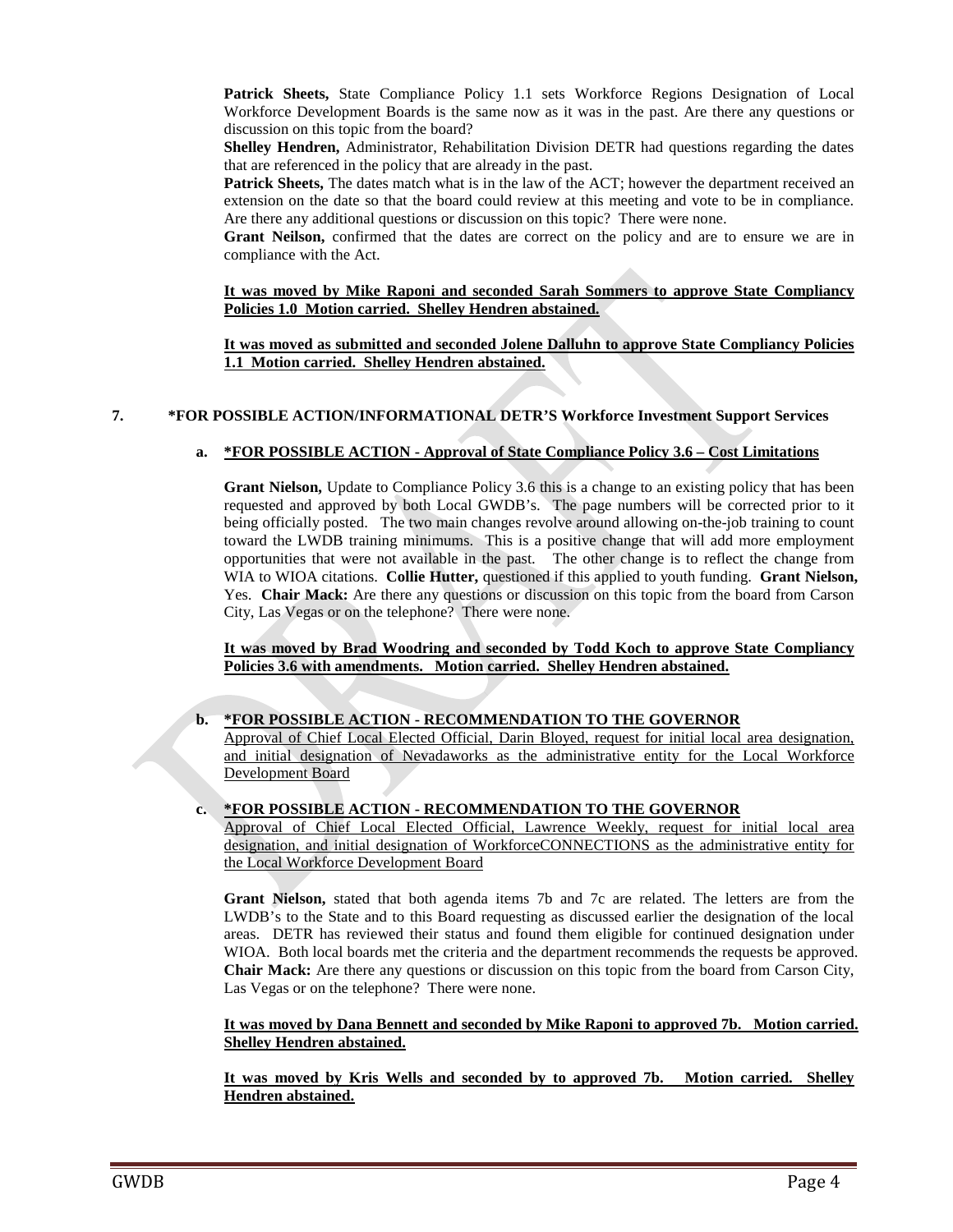## **d. INFORMATIONAL WIA Performance Measures/Levels for Program Year 2014**

**Grant Nielson,** stated that the information is being presented to the board again for the new members to see the format in which we will be reporting data. It only contains  $4<sup>th</sup>$  quarter ending December 31, 2014. This shows the three different criteria exceed, met the measure which means within 20% of the measure and failed is anything under that 80%. Nevada has exceeded or met measure on all but one the Literacy Measure for Youth. This measure is actually going away under WIOA. Are there any questions or discussion on this topic from the board from Carson City, Las Vegas or on the telephone? There were none.

## **8. UPDATES – OTHER INFORMATIONAL ITEMS**

### **a. DETR - Agency report and Update**

**Don Soderberg, Director DETR.** DETR has been very busy with the transition WIOA and many within the agency are working very hard and that will continue. DETR has been working with the Governor's office, other agencies and many other interested parties. There will be a soft launch of Silver State Solutions *fka Burning Glass* in the beginning of August within our JobConnect offices. DETR will be training and getting use to the program first with all its employees. The program will help us more effectively match perspective employees to employers and help people get back to work. It is also a very new way of doing business so DETR will take the approach of getting our people use to using this new tool before we go wide. Hopefully by the end of August we will start see positive results. Earlier in the agenda Mr. Sheet talked about a very important grant. DETR has budgeted by a variety of funds from the agency to replace our case management system. DETR has a request for Proposal (RFP) for a replacement system to meet all the new requirements of WIOA. The RFP is Statewide Automated Workforce System (SAWS). The second component is something we have not budgeted for and that is for a more robust system that will allow us to fully integrate with a wider group of entities, most notably the Department of Health and Human Services (DHHS); the Department of Education (DOE) and the Nevada System of Higher Education (NSHE) to some extent. DETR has applied for the grant and are hopeful in getting that federal money to support and supplement that more robust system that will help us integrate those separate silos of systems into one that will help Nevadans get back to work. Ms. Soderberg wanted to give a "shout out" to the Vocational Rehabilitation Division, prior to me becoming the Director here at DETR, they were focusing more on the vocational part and Shelley Hendren has really demonstrated her leadership and a lot of great and innovative things are happening and I would like to see them on the agenda in the future to share some of their successes. Many only hear the rehabilitation part and forget that the purpose is to rehabilitate to get people back to work.

#### **b. DETR - Research and Analysis Bureau Updates**

**Bill Anderson, Chief Economist, Research and Analysis (R&A), DETR,** reported that with regards to the overall economy we reach a threshold in June with the Unemployment Insurance (UI) rate dipping below 7% for the first time since 2008. This is certainly a mile stone for our state. As labor markets improve the number of Nevadans that are re-entering the labor market has started to increase. It is a challenge to find enough jobs for those newly entering the workforce and to push down the UI rate. The number of initial claims for UI is about half of its recessionary peak and leveled off just below 15 thousand. The peak being about 35 thousand per week at the height of the recession. The long term unemployed (over 6 months) peaked in an excess of 90 thousand now we are down to less than 40 thousand which is good news with still room for improvement.

Job readings are there highest since August 2008. Job growth is steady at 3-3.5% range measured on a year-over-year basis. Governor Sandoval likes to see this information showing the job growth since the recession 12 thousand jobs in 2011, increase to 20 thousand in 2012, all the way to 40 thousand in 2014. We are continuing to trend at an increase so by the close of 2015 we should see at least 120 thousand jobs total added back in the course of this recovery. We track the full-time/parttime situation and the data shows that the bulk of our new jobs are full-time in nature. Nevada is out performing the nation as a whole with 35 straight months of job growth. Surprisingly 98% of private sector work sites in Nevada employ less than a 100 people. Small business actually accounts for the vast majority of all work sites adding back over 60 thousand jobs since the recession.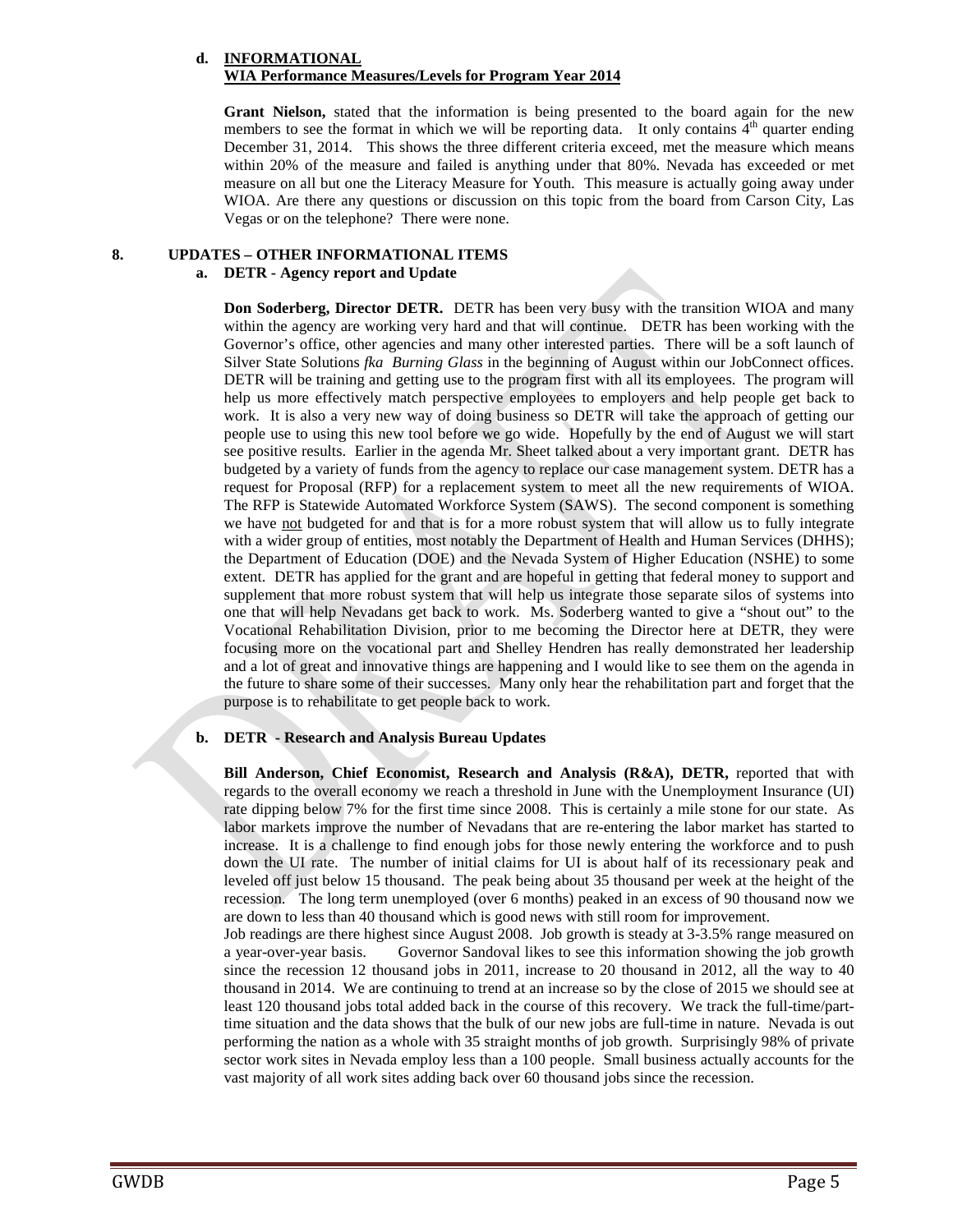Finally, we have seen average weekly wage growth in each of the last of the four years at 1.5%. (R&A) has been using the Silver State Solutions system *(driven by Burning Glass Technologies)* for real time labor market information on the demand side. We can actually pull from the system and see how many on line job posting there were and from what industry, what occupation they are looking for down to the skill set required. R&A is utilizing this tool daily. In June we had about 18 thousand job ads up from about 10 thousand a year ago. Majority of those additional jobs are coming from the largest sector tourism and gaming, 1,500 in hospitals, 700 for insurance carriers and banks. This gives us a good feel for where the labor demand is. About 90% of all job ads are also notably for full time positions. We see a good mix in the top occupations in demand. Once the system is fully in place we have more details of the skills and certifications that are in high demand and this will guide what new training programs and where we use our resources. Half of our jobs ads request some level of college experience. Each month we review one occupation in June we looked at accountants which is trending up with 200 in the month of June alone. R&A is providing many reports for the Sector Councils and Local Boards and when fully functional will provide worker as well as public policy makers with much needed information. **Mike Raponi,** wanted to know if Bill's shop had addressed a letter from the Mining Sector Council with a concern about inequality of the data. **Bill Anderson,** said that they are currently rolling out this to the various Sector Councils in a formal council setting through reports as well as individual or detailed requests. Working with the Mining Sector Council and reviewing the data we detected that the system was not capturing all the posting activities and we are working with Burning Glass to reconcile that. We have worked around the issue by pulling specific occupations for example welders as opposed to pulling from the broader industry view. **Jolene Dalluhn,** the report and the numbers do not seem to address or substantiate Nevada's need for physicians, mental health professionals, physiatrists and especially child physiatrists. **Bill Anderson,** for presentation purposes we are only showing the top ten in this report but are in the numbers. As far a shortage for these positions, once DETR has the entire system in place we will be able to match up at least on a trial basis job postings with job applicants to identify gaps and needs.

#### **c. GWDB – Industry Sector Council Reports and Updates**

**Bill Anderson, Chief Economist, Research and Analysis (R&A),** as of July 1, 2015, responsibility for oversight of the broad sector council network was transferred and shifted to the Research and Analysis Bureau (R&A). To date we have met with each of the sector councils in a formal setting. We have and share the suite of tools from the Silver State Solution System with them as well exception of mining and basically opened all lines of communication. We have established a working relationship with GOED and meet with their research developer bi-monthly. We will be taking a closer look at the organizational structure of the councils and the by-laws to help facilitate and effective sector council process. Also review the need to merge or expand any of the sector councils and report back to GWDB. The nine sector council reports are in each of the boards' packet. **Donna Lauger, Chair Tourism, Gaming & Entertainment Sector Council,** updated the board that the Food Management and Supervisor Training Pilot Program provided 8 candidates with training through the National Restaurant Association Educational Foundation's (NRAEF) ManageFirst Program in both Reno and Las Vegas. The Council has researched and proposed a Social Media Pilot with social media being an emerging trend with Nevada online job postings through Silver State Solutions show they have double year over year. It is no longer just tweeting or providing on line updates but, ensuring that our business objectives are met an opportunities are realized. Those in the pilot would learn how to maximize social media presence, engage customers and analyze the data available to maximize results. Council members met with Mr. Mike Raponi, Department of Education, regarding CTE program development. There was broad agreement among council participants that CTE programs should be based on the Silver State Solutions top job needs for each sector council as well as customer service skills training should be included in all CTE training programs. **Ryan Costella, Chair, Manufacturing Sector Council,** stated that the Council continues the focus on credentialing to validate skill sets and to ensure that employers have the right employee on day one. After a full year of reviewing the different types of credentials and then endorsing only those that were nationally portable, validated by third parties and driven by longitudinal data to be effective. Council chose only those that met the job forecast so they would be relevant in this job market. We are now implementing the National Career Readiness Certificate (NCRC) our pilot is getting over 1,500 people across the silver level of that credential to help meet the demand for the next few years in manufacturing.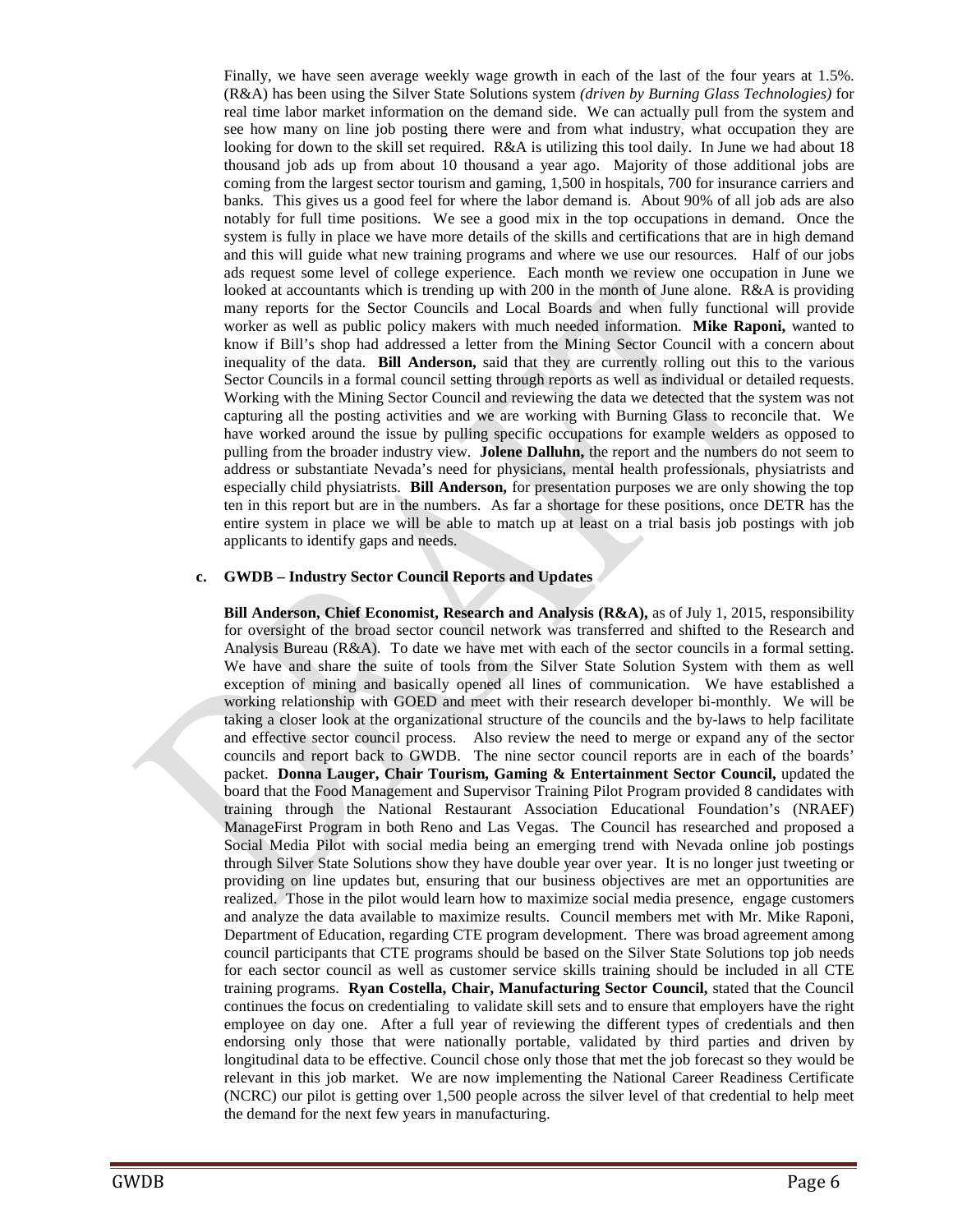On the employer side we are working on communication with manufacturing companies with a goal by the end of the year of having 40 companies engaged with the NCRC with the credentials available to the public.

**Bill Anderson,** added the various sector councils are tasked to work with Mr. Mike Raponi and his staff to review and recommendation on career, education and technical programs that come to the department of education from the local school districts.

### **d. WorkforceCONNECTIONS – Local Workforce Development Boards' Report/Updates**

**Ardell Galbreth, Executive Director, Workforce CONNECTIONS,** wanted to go record of how pleased Workforce Connections is to have the support and foresight of the Workforce Investment Solutions Unit (WISS) along with Director Soderberg and Deputy Director Perea. The positive polices and changes that DETR has put into effect has made a tremendous difference on how well Workforce Connections can deliver more and better services to the community here in southern Nevada. Also, Mr. Galbreth wanted to let the board know that in regards to the information Mr. Grant Nielson shared on literacy this measure has been especially difficult in southern Nevada but, preliminary data shows that Workforce Connections will pass the literacy measure for this past program year. **Jamie Cruz, Workforce Connections,** wanted to highlight that The Chief Local Elected Officials have completed the reconstitution of the Workforce Connections Board in order to assure compliance with the new WIOA. The law envisions a strong role for local business-led boards focusing on strategic planning, policy development and oversight of the local workforce investment system. To accomplish the vision and mission of the agency, and to remain in compliance with federal and state guidelines, the Chief Elected Official Consortium of Workforce Connections seeks the most qualified board members. Also, in anticipation of the Workforce Innovation & Opportunity Act (WIOA), Workforce Connections (WC) initiated procurement of a One-Stop Operator for Program Year 2015. An RFP was published in late March and interested applicants attended a mandatory bidders' conference in early April. Ultimately, two proposals were received. The selected bidder was ResCare Workforce Services, which has operations in over 300 sites across the country, covering 26 states. ResCare will begin serving as Operator for the One-Stop Career Center on July 1, 2015.

## **e. Nevadaworks - – Local Workforce Development Board's Report/Updates**

**John Thurman, Director, Nevadaworks,** was pleased to share with the board that they have met or exceeded all of their performance measures and in addition to that Nevadaworks has met the minimum percentage requirement of occupational skills training dollars spent for the last 12 months. Most of the work as of late has been centered on the implementation of WIOA most significantly the One-Stop system and the One-Stop centers for the actually physical delivery of those services. It is important to note that Nevadaworks continues to work on what the "system" will look like and how it will be defined. Nevadaworks is also excited to see the new SAWS system and what improvements in data collections and reporting that will become available to us not only at the local level but also for the board. Mr. Thurman was happy to announce Nevadaworks new Program Manager, Mr. Milt Stewart.

#### **f. DETR Chief Financial Officer's Report/Update – Workforce Investment Act (WIA1998) Analysis of Expenditures**

**Mark Costa, Chief Financial Officer, DETR,** reviewed the WIOA Analysis of Expenditures for the period ending June 30, 2015. Below is a draft of the information and points I intend to make to the GWDB Board at today's meeting. Included in your information packet is the WIOA Expenditure Analysis Report for the period ending June 30, 2015. This spreadsheet lists the expenditures for the last three program years (2015 through 2013) with the term for each year's grant shown at the top under the PY header. On the left hand margin are the entities receiving funding and then further divided according to contract or program. The totals for the three program years are to the immediate right of the entities listed. Each contract allocated to the Governor's Reserve and State Administration is shown separately. Highlights of this report are as follows. PY13, the first program year shown, is now 100% expended. The total grant is \$32,592,670. Only \$53,556 allocated to Rapid Response remained at the start of last quarter and it was expended. PY14, the second program year, saw both Nevadaworks and Workforce Connections using this grant during last quarter. Nevadaworks incurred about \$2,109,289 in expenditures while Workforce Connections expended \$6,020,365 for total quarterly expenditures.